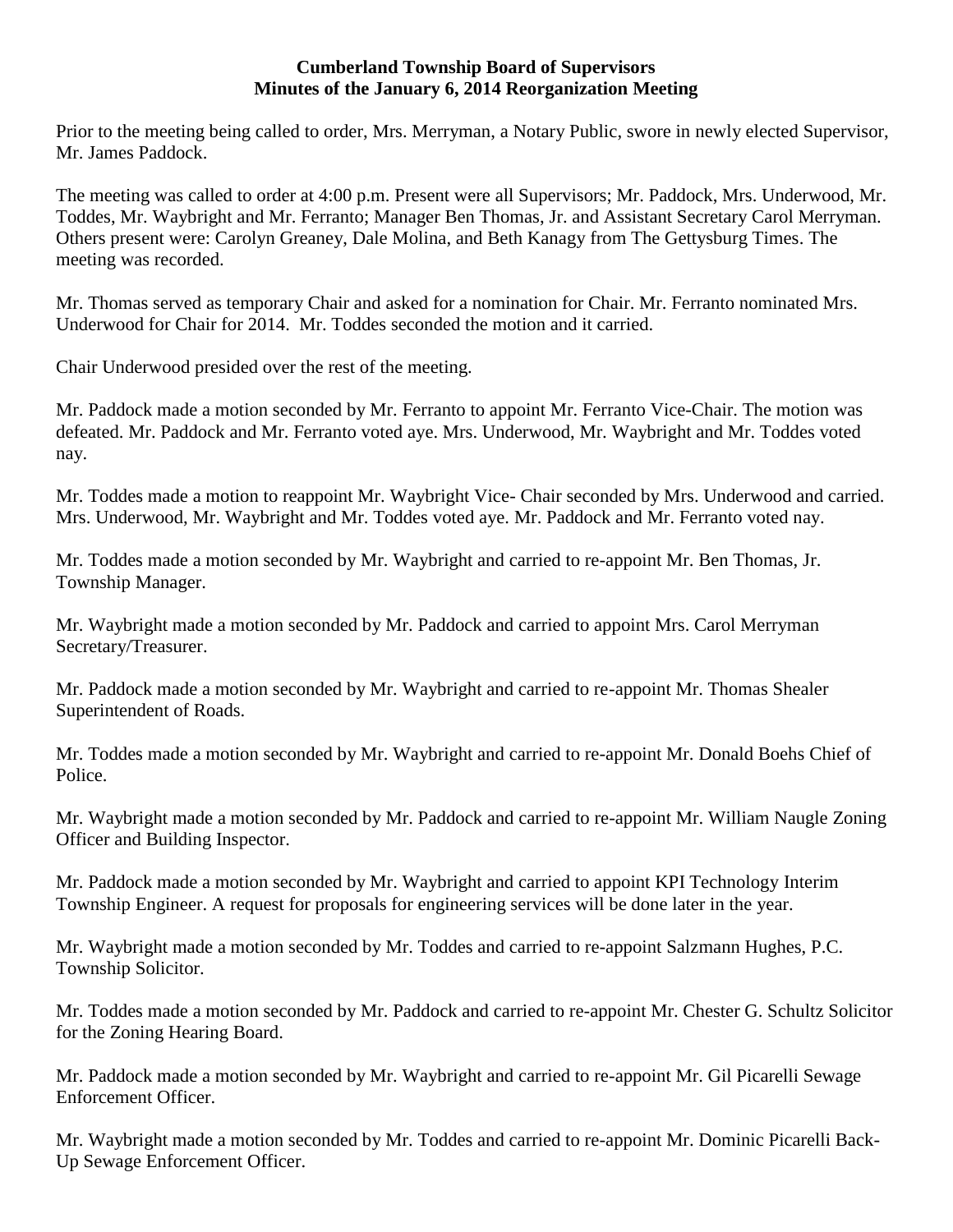Mr. Paddock made a motion seconded by Mr. Toddes and carried to re-appoint Mrs. Donna Maring Per Capita Tax Collector.

Mr. Waybright made a motion seconded by Mr. Toddes and carried to set the Real Estate and Per Capita Tax Collector's commission rate for 2014 to 2% for collections made at discount and 3% for collections made at par and penalty.

Mr. Waybright made a motion seconded by Mr. Toddes and carried to re-appoint York Adams Tax Bureau as collector of Earned Income and Local Services Taxes.

Mr. Toddes made a motion seconded by Mr. Waybright and carried to re-appoint Cumberland Township as Admission Tax collector.

Mr. Paddock made a motion seconded by Mr. Waybright and carried to reappoint Mr. Ron Bower Chairman of Vacancy Board.

Mr. Waybright made a motion seconded by Mr. Toddes and carried to reappoint Mr. David Sanders Emergency Management Coordinator.

Mr. Toddes made a motion seconded by Mr. Waybright and carried to reappoint Officer Steve Higgs Deputy Emergency Management Coordinator.

Mr. Waybright made a motion seconded by Mr. Toddes and carried to hold the regular meeting on the 4<sup>th</sup> Tuesday of each month.at 7:00 p.m.

Mr. Ferranto made a motion seconded by Mr. Paddock to hold all workshops in the evening at 7:00 p.m. The motion was defeated. Mr. Ferranto and Mr. Paddock voted aye. Mrs. Underwood, Mr. Waybright and Mr. Toddes voted nay.

Mr. Waybright made a motion to set workshop dates for the Thursday preceding the 2<sup>nd</sup> Tuesday at 7:00 p.m. (as needed) and the Thursday preceding the  $4^{th}$  Tuesday at 8:30 a.m. The motion was seconded by Mr. Toddes and carried. Mrs. Underwood, Mr. Waybright and Mr. Toddes voted aye and Mr. Ferranto and Mr. Paddock voted nay.

Mr. Waybright made a motion seconded by Mr. Toddes and carried to retain ACNB Bank as depositor for Township's funds.

Mr. Waybright made a motion seconded by Mr. Toddes and carried to bond the Manager and Treasurer for \$1,100,000.00 each.

Mr. Waybright made a motion seconded by Mr. Paddock and carried to authorize Supervisors and appropriate staff to attend the PSATS Annual Educational Conference April 13 – 16, 2014 in Hershey, PA.

Mr. Paddock made a motion seconded by Mr. Ferranto and carried to reaffirm the Solicitor's attendance at Planning Commission meetings as needed.

Mr. Toddes made a motion seconded by Mr. Waybright and carried to appoint Shaun Phiel to the Board of Auditors for a six-year term expiring 12/31/2019.

Mr. Toddes made a motion seconded by Mr. Paddock and carried to reappoint Jim Henderson to a four-year term on the Planning Commission ending 12/31/2017.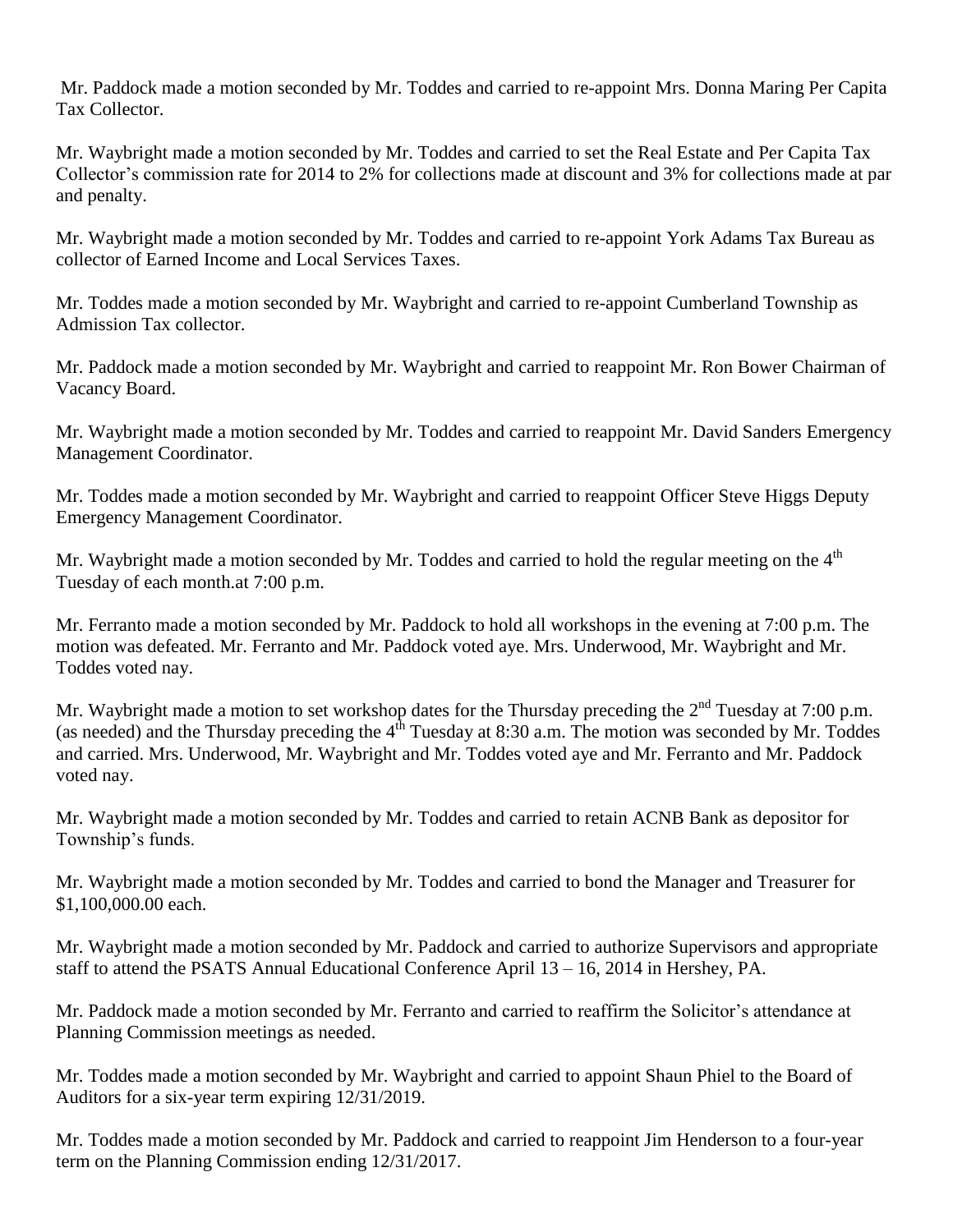Mr. Waybright made a motion seconded by Mr. Toddes and carried to reappoint Lori Bridel to the Zoning Hearing Board for a three-year term expiring 12/31/2016.

Mr. Toddes made a motion seconded by Mr. Ferranto and carried to appoint Tom Shealer to Cumberland Township Authority for a five-year term expiring 12/31/2018.

Mr. Paddock made a motion seconded by Mr. Toddes and carried to reappoint Gary Shaffer to the Historical Architectural Review Board (HARB) for a five-year term expiring 12/31/2018.

Mr. Waybright made a motion seconded by Mr. Toddes and carried to reappoint the Park and Rec Committee including: Dewaine Finkenbinder, Tom Beauchat, James Paddock, Steve Toddes, Sarah Weigle and Ben Thomas, Jr. – Advisory. Mr. Waybright resigned from the Committee because three Supervisors on a committee constitute a quorum.

Mr. Toddes made a motion seconded by Mr. Ferranto and carried to reappoint the Agricultural Security Area Advisory Committee for 2014 as it stands including: David Waybright, Parker Coble, Donald Miller, Tom Clowney and James Paddock.

Mr. Paddock made a motion seconded by Mr. Toddes and carried to reappoint Mr. Ben Thomas, Jr. as the representative and Mr. Ferranto as the alternate representative to the York Adams Tax Bureau and Adams County Tax Collection Committees.

Mr. Waybright made a motion seconded by Mr. Toddes and carried to adopt a Management Agreement Resolution with Cumberland Township Authority.

Forms for the Supervisors to elect or opt-out of the Township's group health insurance coverage were provided.

Supervisors' committees were formed as follows:

FINANCE – Mrs. Underwood by motion of Mr. Waybright seconded by Mr. Toddes and carried and for Mr. Ferranto by motion of Mr. Paddock second by Mr. Waybright and carried.

ECONOMIC DEVELOPMENT – Mr. Ferranto and Mrs. Underwood by motion of Mr. Toddes seconded by Mr. Waybright and carried.

PUBLIC SAFETY – Mrs. Underwood and Mr. Waybright by motion of Mr. Ferranto seconded by Mr. Paddock and carried.

HIGHWAY MAINTENANCE - Mr. Paddock and Mr. Waybright by motion of Mr. Ferranto seconded by Mr. Toddes and carried.

PARK AND RECREATION - Mr. Toddes and Mr. Paddock by motion of Mr. Waybright seconded by Mr. Toddes and carried.

PERSONNEL - Mrs. Underwood and Mr. Toddes by motion of Mr. Waybright seconded by Mr. Ferranto and carried.

COG REPRESENTATIVE AND ALTERNATE – Mrs. Underwood, Mr. Ferranto and Mr. Thomas by motion of Mr. Waybright seconded by Mr. Toddes and carried.

GMA REPRESENTATIVE AND ALTERNATE – Mr. Paddock and Mrs. Underwood – alternate, by motion of Mr. Waybright seconded by Mr. Toddes and carried.

CENTRAL ADAMS COMPREHENSIVE PLAN- Mr. Waybright and Mr. Paddock, Mrs. Underwood – alternate by motion of Mr. Ferranto seconded by Mr. Paddock and carried.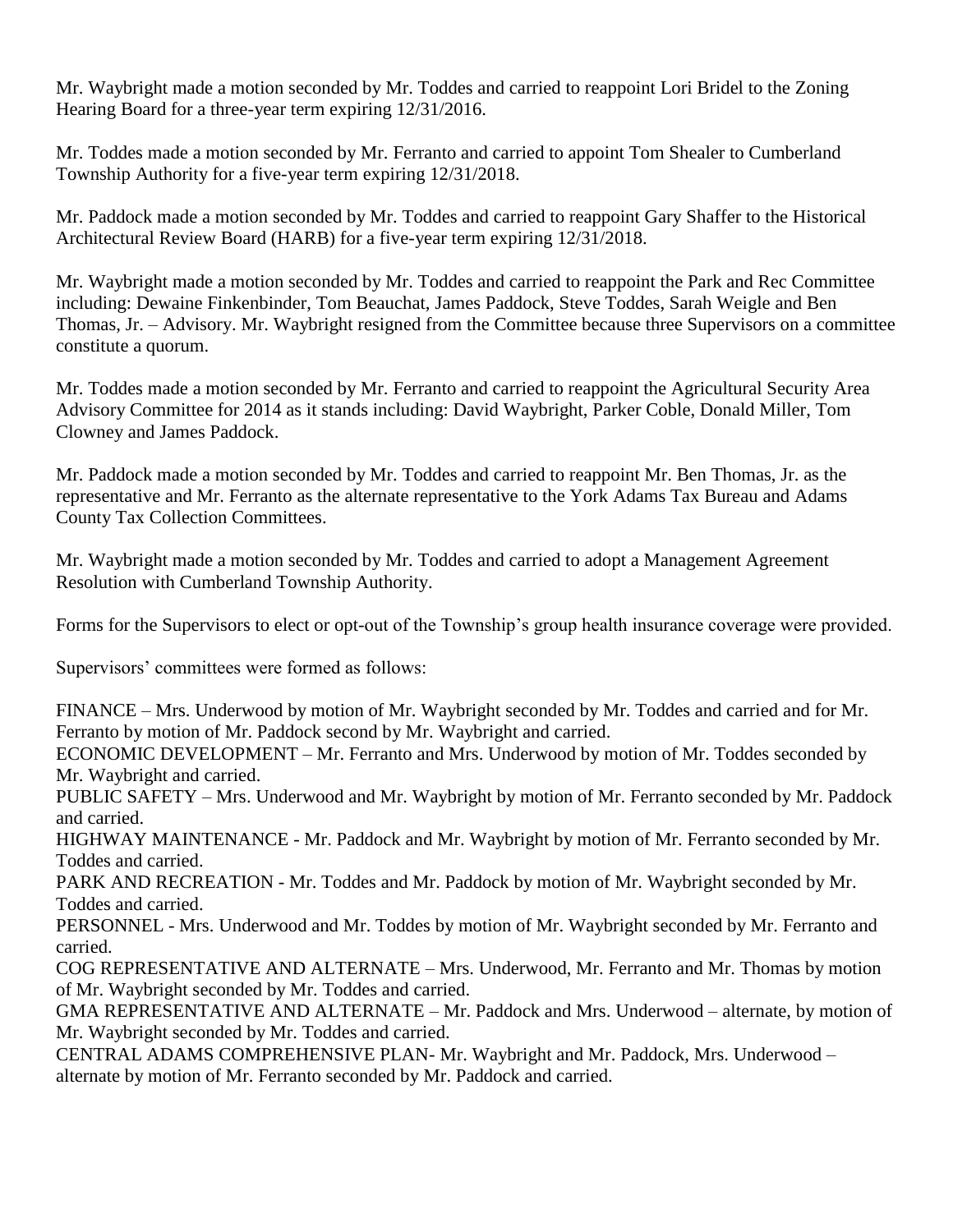Mr. Waybright made a motion seconded by Mr. Ferranto and carried to adopt the following Resolution:

### **RESOLUTION 2014-01**

# **A RESOLUTION ELIMINATING EMPLOYEE CONTRIBUTIONS TO THE POLICE PENSION PLAN FOR 2014**

BE IT RESOLVED AND ENACTED by the Authority of Cumberland Township, Adams County, Commonwealth of Pennsylvania, by the Board of Supervisors, it is hereby resolved and enacted as follows:

The conditions required by Act 600 allowing for the elimination of employee contributions to the Police Pension Plan have been met;

\*\* The condition of the plan is such that contributions may be reduced, or eliminated, as evidenced by an actuarial study;

\*\* Municipal contributions will be required to keep the fund actuarially sound;

\*\* The governing body of the Municipality eliminates employee contributions in 2014.

ENACTED AND ORDAINED THIS  $6^{\text{TH}}$  DAY OF JANUARY, 2014 BY THE BOARD OF SUPERVISORS OF CUMBERLAND TOWNSHIP

Mr. Ferranto made a motion seconded by Mr. Paddock and carried to adopt the following Resolution:

### **RESOLUTION 2014-02**

### **A RESOLUTION APPOINTING THE CHIEF ADMINISTRATIVE OFFICER OF THE MUNICIPAL PENSION PLANS FOR CUMBERLAND TOWNSHIP**

We appoint Ben Thomas, Jr. as the Administrative Officer for the Police and Non-Uniformed Pension Plans of Cumberland Township.

ENACTED AND ORDAINED THIS  $6^{TH}$  DAY OF JANUARY, 2014 BY THE BOARD OF SUPERVISORS OF CUMBERLAND TOWNSHIP.

# **RESOLUTION 2014-03**

# **RESOLUTION FOR AMENDING THE PERMIT FEE SCHEDULE**

Mr. Thomas went over the changes to the fee schedule including: 1% to 5% increases in fees and a fee to reapply for Agricultural Security Area status within one year of an application being denied by the Board of Supervisors. This new fee shall be noted on the application.

# **Mr. Waybright made a motion to adopt Resolution 2014-03 seconded by Mr. Toddes and carried.**

#### **Resolution 2014-04**

# **SUBDIVISION AND LAND DEVELOPMENT PLAN FEES**

**Mr. Ferranto made a motion to adopt Resolution 2014-04 seconded by Mr. Toddes and carried.**